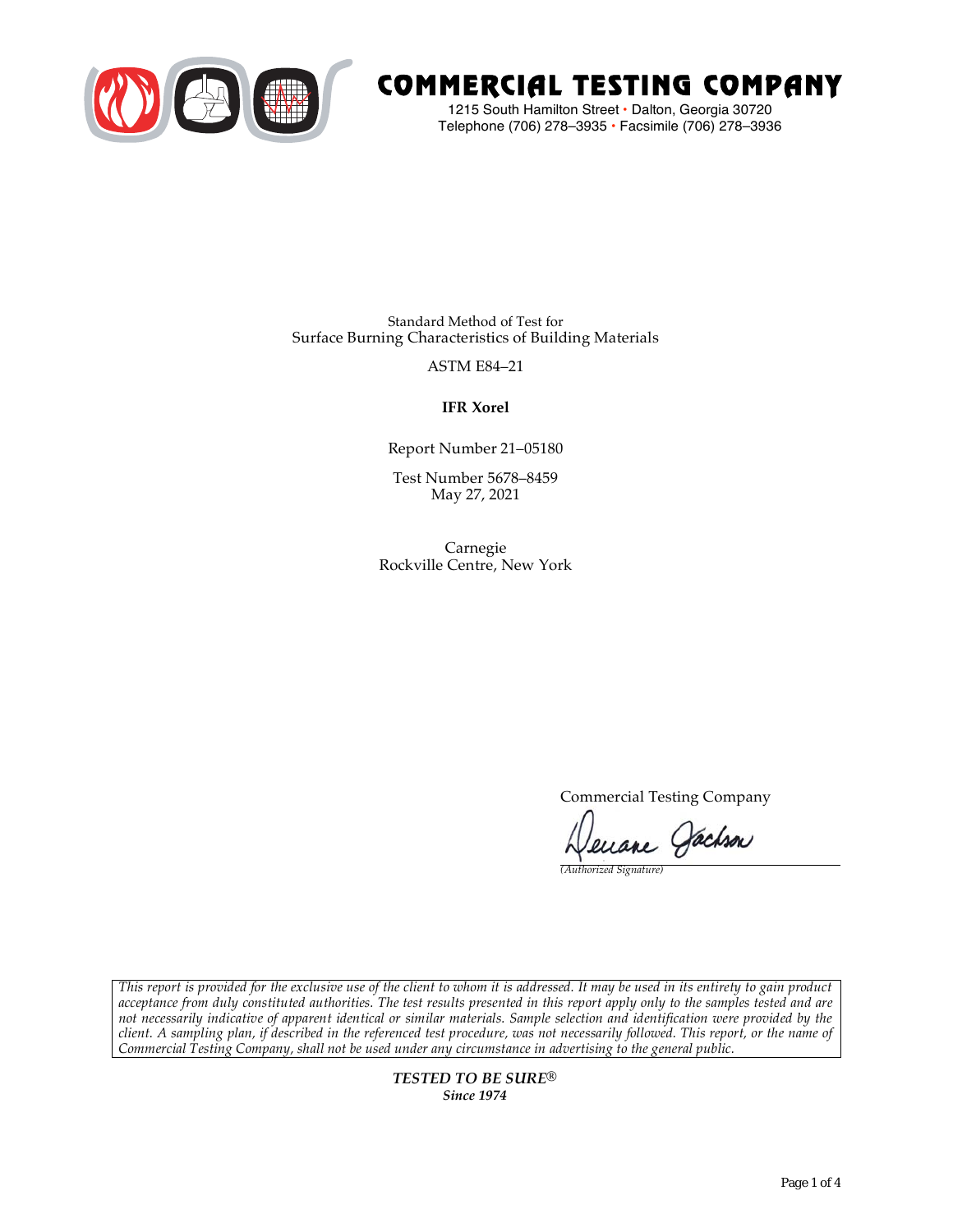### **INTRODUCTION**

This report is a presentation of results of a surface flammability test on a material submitted by Carnegie, Rockville Centre, New York.

The test was conducted in accordance with the ASTM International fire-test-response standard E84–21, *Surface Burning Characteristics of Building Materials*, sometimes referred to as the Steiner tunnel test. ASTM E84 is an American National Standard (ANSI) and has been approved for use by agencies of the Department of Defense. The ASTM E84 test method is the technical equivalent of UL No. 723. The test is applicable to exposed interior surfaces such as walls and ceilings. The test is conducted with the specimen in the ceiling position with the surface to be evaluated face down toward the ignition source. Thus, specimens shall either be self-supporting by its own structural quality, held in place by added supports along the test surface, or secured from the back side.

This standard is used to measure and describe the response of materials, products, or assemblies to heat and flame under controlled conditions, but does not by itself incorporate all factors required for firehazard or fire-risk assessment of the materials, products, or assemblies under actual fire conditions.

### **PURPOSE**

The purpose of the test is to provide only the comparative measurements of surface flame spread and smoke development of materials with that of select grade red oak and fiber–reinforced cement board, Grade II, under specific fire exposure conditions with the smoke area of heptane used to establish the smoke-developed index. The test exposes a nominal 24-foot long by 20-inch wide test specimen to a controlled air flow and flaming fire adjusted to spread the flame along the entire length of a red oak specimen in  $5\frac{1}{2}$  minutes. During the 10-minute test duration, flame spread over the specimen surface are measured and recorded. Test results are calculated relative to red oak, which has an arbitrary rating of 100, and fiber–reinforced cement board, Grade II, which has a rating of 0. The 100 smoke-developed index is calculated using the smoke area of heptane.

The test results are expressed as Flame Spread Index and Smoke-Developed Index. The Flame Spread Index is defined in ASTM E176 as "a number or classification indicating a comparative measure derived from observations made during the progress of the boundary of a zone of flame under defined test conditions." The Smoke-Developed Index, a term specific to ASTM E84, is defined as "a number or classification indicating a comparative measure derived from smoke obscuration data collected during the test for surface burning characteristics." There is not necessarily a relationship between the two measurements.

The method does not provide for measurement of heat transmission through the surface tested, the effect of aggravated flame spread behavior of an assembly resulting from the proximity of combustible walls and ceilings, or classifying a material as noncombustible solely by means of a Flame Spread Index.

The zero reference and other parameters critical to furnace operation are verified on the day of the test by conducting a 10–minute test using 1/4–inch fiber–reinforced cement board, Grade II. Periodic tests using NOFMA certified 23/32–inch select grade red oak flooring provide data for the 100 flame spread reference with heptane providing data for calculating the 100 smoke-developed index. These procedures are more fully described in Section 7of the E84 Standard.

### **TEST SAMPLE**

The test sample, selected by the client, was identified as **IFR Xorel**, 100% IFR Xorel (End Use: Wallcovering) with a total weight of 9.9 ounces per square yard. Three test panels, each measuring two feet wide by eight feet in length, were prepared by adhering the material to 1/4-inch thick fiber-cement board complying with ASTM Specification C1186 (Grade II) and passing ASTM Test Method E136, using Gardner-Gibson Dynamite 111 Heavy Duty Wallcovering Adhesive. The adhesive was applied to the smooth side of the cement board, the material placed into the adhesive, and smoothed with a segmented roller. This method of sample preparation is described in ASTM E2404-17, *Standard Practice for Specimen Preparation and Mounting of Textile, Paper or Polymeric (Including Vinyl) Wall or Ceiling Coverings, Facings*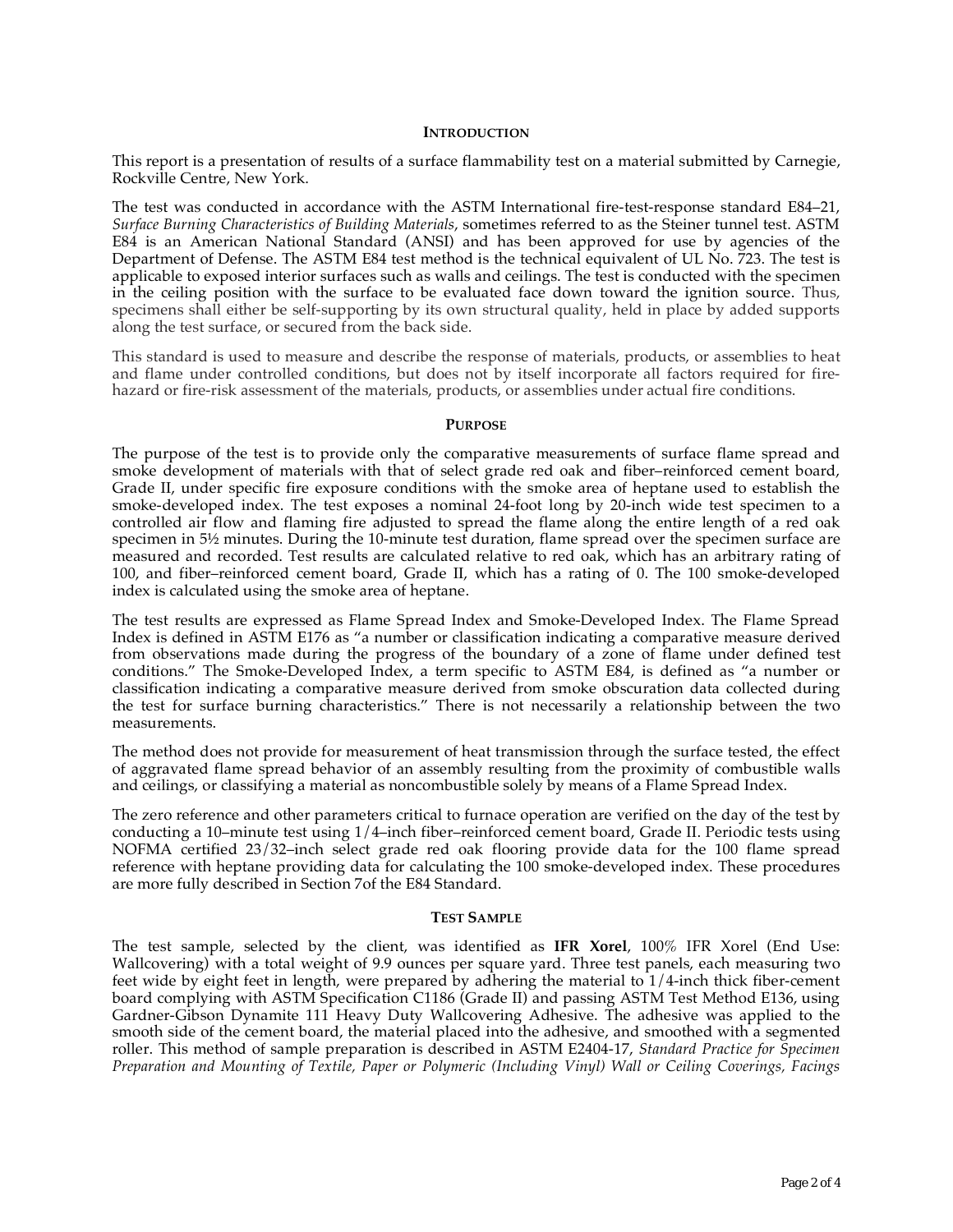*and Veneers, to Assess Surface Burning Characteristics*, Section 8.2, Wall or Ceiling Coverings Intended to be Applied Directly to a Noncombustible Wall or Ceiling Surface. After dead-stacking overnight, the prepared panels were transferred to storage racks and conditioned to equilibrium in an atmosphere with the temperature maintained at 71  $\pm$  2°F and the relative humidity at 50  $\pm$  5 percent. For testing, the panels were placed end-to-end on the ledges of the tunnel furnace and the test conducted with no auxiliary support mechanism.

### **TEST RESULTS**

The test results, calculated on the basis of observed flame propagation and the integrated area under the recorded smoke density curve, are presented below. The Flame Spread Index obtained in E84 is rounded to the nearest number divisible by five. Smoke-Developed Indices are rounded to the nearest number divisible by five unless the Index is greater than 200. In that case, the Smoke-Developed Index is rounded to the nearest 50 points. The rounding procedures are more fully described in Sections 9.1, 9.2, and X3 of the E84 Standard. The flame spread and smoke development data are presented graphically at the end of this report.

| <b>Test Specimen</b>                    | Flame Spread Index | Smoke-Developed Index |
|-----------------------------------------|--------------------|-----------------------|
| Fiber-Reinforced Cement Board, Grade II |                    |                       |
| Red Oak Flooring                        | 100                |                       |
| Heptane, (HPLC) Grade                   |                    | 100                   |
| <b>IFR</b> Xorel                        |                    |                       |

#### **OBSERVATIONS**

Specimen ignition over the burners occurred at 0.10 minute. Surface flame spread was observed to a maximum distance of 1.26 feet beyond the zero point at 0.63 minute. The maximum temperature recorded during the test was 581°F. For information purposes, the actual (unrounded) Flame Spread and Smoke-Developed Indices were 6.2 and 9.4 respectively.

### **CLASSIFICATION**

The Flame Spread Index and Smoke-Developed Index values obtained by ASTM E84 tests are frequently used by code officials and regulatory agencies in the acceptance of interior finish materials for various applications. The most widely accepted classification system is described in the National Fire Protection Association publication NFPA 101 *Life Safety Code*, where:

| Class A | 0 – 25 Flame Spread Index             | $0 - 450$ Smoke-Developed Index |
|---------|---------------------------------------|---------------------------------|
|         | Class B $26 - 75$ Flame Spread Index  | $0 - 450$ Smoke-Developed Index |
|         | Class C $76 - 200$ Flame Spread Index | $0 - 450$ Smoke-Developed Index |

Class A, B, and C correspond to Type I, II, and III respectively in other codes. They do not preclude a material being otherwise classified by the authority of jurisdiction.